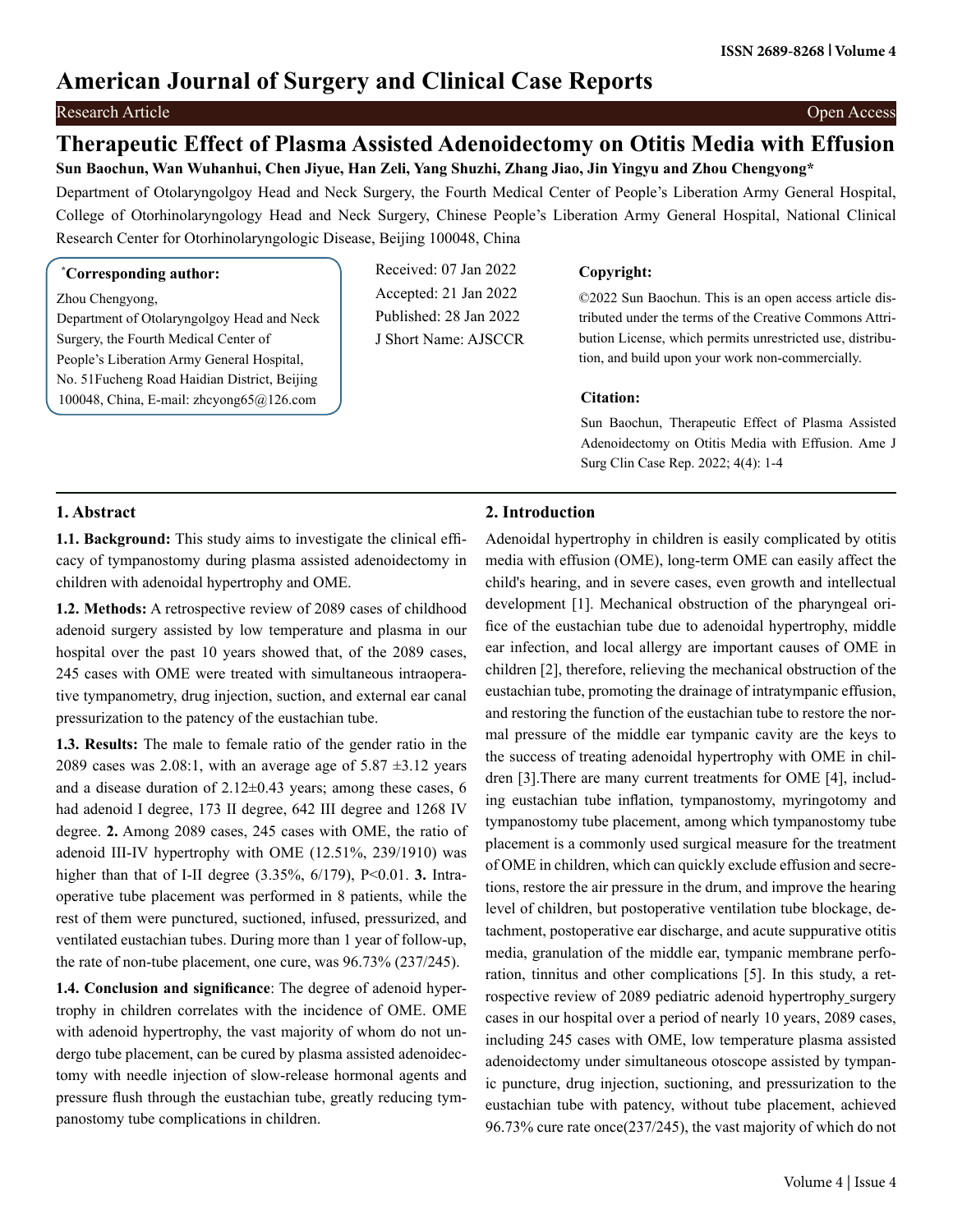use tube placement, greatly reducing tube placement side effects, which are now reported as follows.

## **3. Materials and Methods**

## **3.1. Clinical data**

2089 children, 1411 males and 678 females, aged 1-14 years, with an average of  $5.87\pm3.12$  years, who underwent adenoid surgery assisted by low temperature plasma in our department from January 2004 to August 2012. All the patients showed different degrees of sleep snoring and apnea, and they were diagnosed by sleep test, endoscopy or lateral nasopharynx radiograph before operation, including 6 patients with adenoid I degree, 173 patients with II degree, 642 patients with III degree, and IV degree 1268; Acoustic immittance examination were performed preoperatively, 245 patients had OME, including 164 bilateral, 45 left, and 36 right.

#### **3.2. Research methods**

1. Surgery was performed with the assistance of the ArthroCare low temperature plasma surgical system using an ultra70 the cutting power was set to 8-grade when knife head was cut, the coagulation power was set to 4-grade, adenoidal cryoplasma resection was combined with tympanostomy treatment, and the specific operation was as follows: the child was taken in the supine position, compound general anesthesia was performed via oral intubation vein, with thin occiput under the shoulders pad, soft jelly pad on the neck to protect the cervical spine, the head was slightly retroverted, the mouth was held out by Davis opener, and the nasopharynx was raised and the soft palate was exposed via nasal application of a No. 8 urinary catheter, and cryoplasma knife was used to ablate the adenoids via oropharyngeal resection under the assistance of 70° nasal endoscopy, excision ablation along the outline of the hypertrophic adenoids, descend to the posterior fascia of the pharyngeal wall, completely resect the adenoid tissue protruding into the posterior nares, intraoperatively if there is a little bleeding, using plasma coagulation function to stop bleeding. During the operation, the abnormal eustachian tube pharyngeal folds with hypertrophic hyperplasia or flap shape lobulation were excised or remodeled, and care was taken to protect the eustachian tube pharyngeal orifice and prevent damage from causing dysfunction. 2. Concomitant with secretory otitis media, tympanic puncture was performed after completion of adenoidectomy, and the specific procedures were as follows: 75% alcohol disinfection of the outer ear canal, 7-gauge long needle in ear endoscopy, skin test syringe was used to routinely perform tympanic puncture, the thick secretion of the middle ear was tried to aspirate as much as possible with a middle ear aspirator, and then slow absorption hormone (prednisolone acetate injection) was injected into the tympanic cavity. The external auditory canal was pressurized with a self-made balloon adjustable for decompression and flushed to the patency of the eustachian tube (audible and airflow sounds through the eustachian tube, with milky drug bubbles visible in the nasal

cavity). 3. Routine tympanostomy tube placement was performed in those whose eustachian tube could not be perforated by pressurized irrigation and strictly adhered to the guide for the diagnosis and treatment of otitis media in children (Draft) [6].

#### **3.3. Criteria for adjudication of efficacy**

[7] After treatment 3 to 6 months for efficacy judgment, healed: the clinical symptoms disappear, the tympanic membrane healed well the tympanometry was determined as a type of curve, can cooperate with the hearing test to pure tone test hearing, showed the air to bone conduction difference was less than 10 dB, better: the clinical symptoms decreased, the tympanic membrane healing was suboptimal, the tympanometry was determined as C type of curve, to pure tone test hearing, showed the air to bone conduction difference was greater than 10 dB; no effect: Otitis media recurred after tympanic membrane healing with no improvement in clinical symptoms and examination results, requiring re tympanic punctures or tube placement and no significant change in tympanometry before and after treatment. Total response rate = (number of recovered cases + number of better cases) / number of total cases  $\times 100\%$ .

#### **3.4. Statistical methods**

Excel 12010 software was used to calculate the general situation, adenoid status and surgical methods of all cases; the total effective rates before and after operation were compared, and t test in SPSS13.0 statistical software was used. The difference was statistically significant ( $P < 0.05$ ).

#### **4. Result**

#### **4.1. General information**

Of the 2089 cases, 1411 were males and 678 were females, the male to female ratio was 2.08:1, the age ranged from 1 to 14 years, with an average of  $5.87 \pm 3.12$  years, among which 3-7 were the most prevalent, accounting for 76.35% (1595 / 2089), disease duration ranged from 1 month to 10 years, with an average of 2.12  $\pm$  0.43 years, the examination conditions: adenoid degree 6 cases, II degree 173 cases, III degree 642 cases, and IV degree 1268 cases, and the ratio of mild hypertrophy (I-II degree) was 8.57% (179/2089), the proportion of severe hypertrophy (III-IV degree) was 91.43% (1910 / 2089).

## **4.2. The relationship between adenoid hypertrophy and OME was as follows**

(12.51%, 239/1910) of 2089 cases with OME, severe hypertrophy with adenoid with OME (245 cases), mild hypertrophy with OME(6 cases), proportion with effusion (3.35%, 6/179) of 2089 cases, chi square  $(\chi^2)$  value 13.27, P<0.01) using t-test.

#### **4.3. Operation condition**

245 cases of OME, 8 with intraoperative tube placement and 3 with secondary tube placement; The remainder were punctured, medicated, suctioned, pressurized, and had their eustachian tube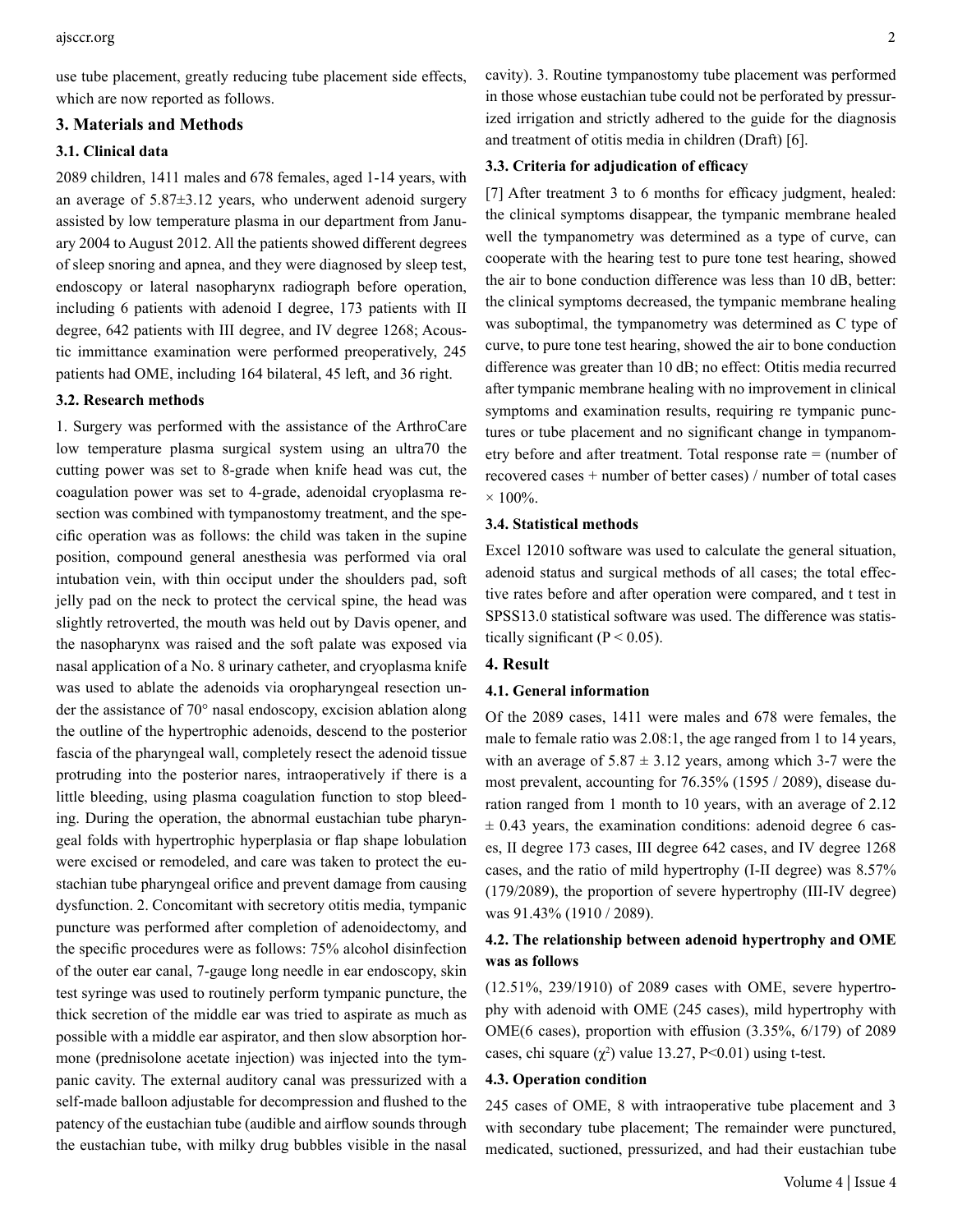(Figure A-D), and 237 cases were reviewed at around 3 months after surgery when the tympanic membrane morphology had returned to normal (Figure E). During follow-up of more than 1 year,

non-tube placement was associated with a cure rate of 96.73% (237/245) once.



**Figure 1:** A. Tympanic membrane puncture; B. Aspiration of secretion; C. Injection of sustained release hormone; D. Opening eustachian tube under pressure; E. 6 months after operation

#### **5. Discussion**

Previous studies have shown that adenoid hypertrophy in children is an important cause of the onset of OME, and the main mechanisms have been described [8,9]: ① it causes mechanical obstruction and dysfunction of the eustachian tube, and the pharyngeal tympanic orifice is squeezed by the proliferating adenoid, which causes negative intratympanic pressure, venous dilatation of the mucous membrane of the middle ear, increased permeability of the tube wall, serum leakage, and formation of tympanic effusion, ②eustachian tube regurgitation, the enlarged adenoids occlude the posterior nares, and the pressure of the nasopharynx increases during swallowing, which causes the reflux of pharyngeal secretions to the eustachian tube into the middle ear; ③the adenoids are a "saving pool" of bacteria; ④ the adenoids are immunologically abnormal, which makes the nasopharynx mucosa susceptible to infection and edema, leading to otitis media with disturbed eustachian tube function. Excision of the proliferating adenoid and preservation of the eustachian pharyngeal orifice and round occiput is therefore a common approach to the treatment of OME with adenoid hypertrophy. In this study, the key factors for the treatment of OME included plasma assisted sub glandular contour resection, excision or remodeling of hypertrophic proliferative or flap shaped lobulated abnormal eustachian tube pharyngeal folds during surgery, attention to the eustachian tube pharyngeal port protection, and prevention of damage caused by dysfunction. Endoscopic isoglandular resection was intuitive and thorough: adenoidal resection with 70 degrees nasal endoscopy was beneficial for intraoperative evaluation of the size, extent and relationship of the surrounding structures, the surgical field was clear and intuitive, avoiding the blind nature of traditional surgery non intuitively operated on, for some glands located at marginal sites, such as the posterior nares, nasal floor, pharyngeal crypts and eustachian tube opening like tissue, which can reach any site above by adjusting the knife head angle under the assistance of endoscopy, to achieve a "contoured" type of complete resection, while low-temperature manipulation does not injure and the nerve and bone tissues of the skull base.

Adenoidectomy can achieve the purpose of etiological treatment by directly removing the cause of mechanical obstruction of the

pharyngopharyngeal orifice of the eustachian tube, and removing the inflammatory stimulus of the inflammatory factor of the adenoid on the mucosa of the eustachian tube and middle ear, previous studies have affirmed its efficacy in children with adenoid hypertrophy combined with OME and also believe that adenoidectomy alone has insufficient efficiency in the treatment of OME, such as slow hearing recovery, Tympanostomy tube placement is an effective treatment for OME in children, with ventilation tubes maintaining middle ear air pressure until eustachian tube function returns to normal [10]. However, postoperative clogging and dislodging of the ventilation tube may occur. Complications such as ear discharge, acute suppurative otitis media, granulation of the middle ear, tympanic membrane perforation, and tinnitus were more common after tympanostomy tube placement.

To reduce the complications of tympanostomy tube placement, the method of simultaneous tympanostomy with adenoidectomy was used, and for the tympanostomy procedure we would be 0-degree otoscope assisted, by using a 1-ml syringe with a long 7-gauge needle in the anterior and lower quadrant of the tympanic membrane, and the key is to aspirate the intratympanic secretion by using a fine middle ear aspirator with a pressure reducing hole after puncture, and for some cases with a long duration and secretion. Thick thickness cases require careful repeated aspiration and, when necessary, repeated aspiration of injected drug diluted again to the drum chamber without yellowish fluid, thereby reducing irritation of the middle ear mucosa by inflammatory secretions and obstruction of the eustachian tube by thick secretions. For the use of injectable drugs, because of the short residence time of small molecule hormone drugs such as dexamethasone in the tympanic cavity, we use the slow absorption hormone drug prednisolone acetate injection to try to make the drug in the tympanic cavity and the obstructed eustachian tube for a long time, so as to achieve the purpose of attenuating mucosal inflammatory reactions and relieving eustachian tube obstruction. In addition, the pressurized flush through the eustachian tube is the key, the vast majority of children with the eustachian tube is incomplete obstruction, and it is difficult to achieve the purpose of the patency of the eustachian tube with a single injection of drugs, to pressure through the external ear canal, to let slow-release hormone drugs pass through the